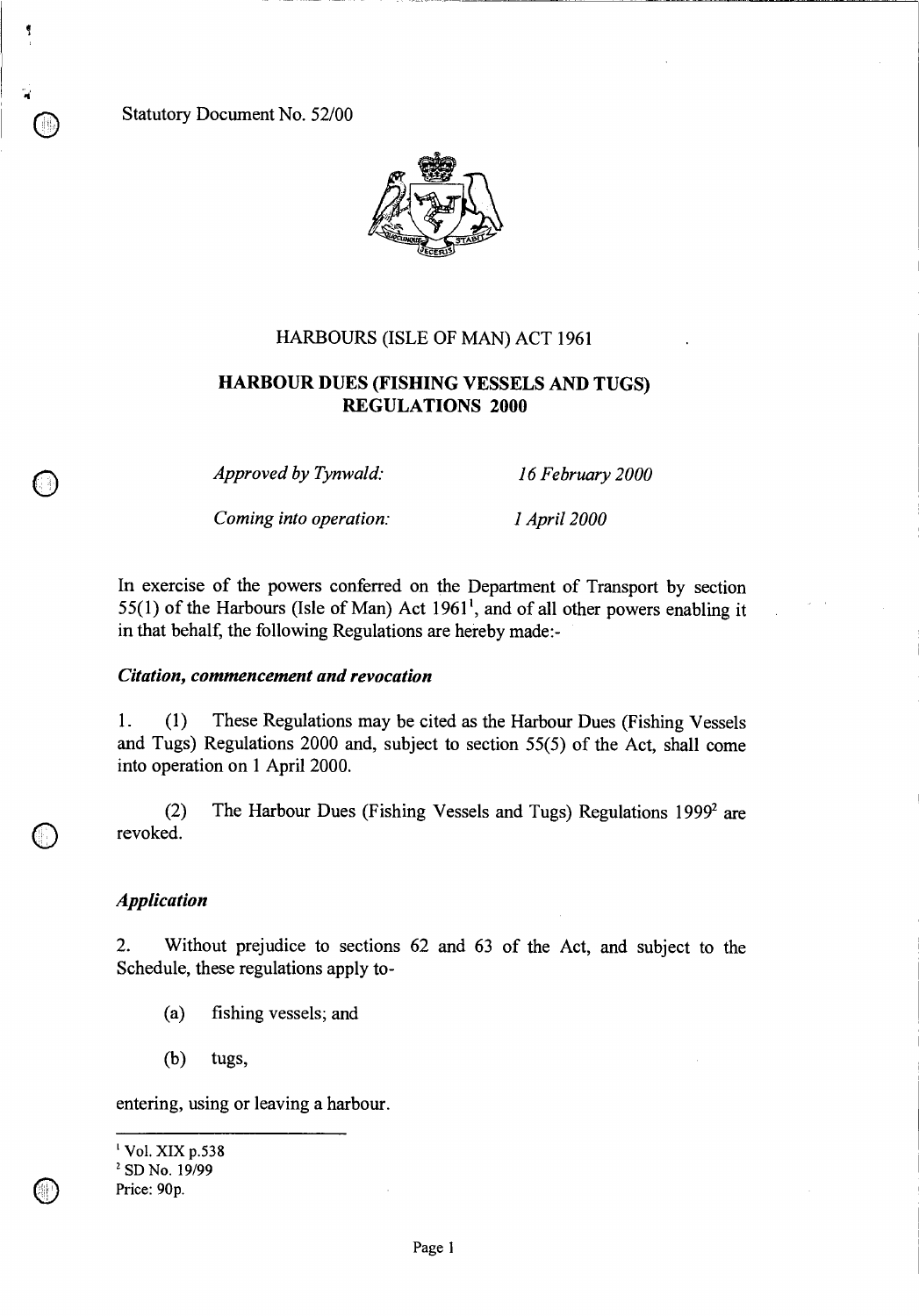# *Harbour dues*

 $\frac{1}{2}$ 

3. The dues specified in the Schedule are the harbour dues prescribed for the purposes of section 55 of the Act and shall be charged from 1 April 2000 in respect of fishing vessels and tugs.

# *Interpretation*

| 4. | In these regulations-<br>(1)    |                                                                                                                                                                             |
|----|---------------------------------|-----------------------------------------------------------------------------------------------------------------------------------------------------------------------------|
|    | "the Act"                       | means the Harbours (Isle of Man) Act<br>1961;                                                                                                                               |
|    | "fishing vessel"                | means a vessel which is for the time<br>being used for or in connection with sea<br>fishing but does not include a vessel<br>used for fishing otherwise than for<br>profit; |
|    | "pleasure vessels and           |                                                                                                                                                                             |
|    | house boat regulations"         | means the Harbour Dues (Pleasure<br>Vessels and House Boats) Regulations<br>1999 <sup>3</sup> or regulations which supersede<br>those Regulations;                          |
|    | "the principal"<br>Regulations" | means the Harbour Dues (Merchant<br>19994<br>Regulations<br>Vessels)<br>or<br>regulations which supersede those<br>Regulations;                                             |
|    | "ton"                           | means a ton of the gross registered<br>tonnage of a vessel;                                                                                                                 |
|    | "tug"                           | means a vessel constructed solely for<br>the purposes of, and normally used for,<br>providing external motive power for<br>floating objects or vessels;                     |
|    | "year"                          | means the period of 12 months ending<br>on 31 March.                                                                                                                        |
|    |                                 |                                                                                                                                                                             |

**•** 

 $\bullet$ 

a

v

(2) Expressions which are not defined in paragraph (1) but which are defined in the principal Regulations shall have the meaning given by those Regulations.

<sup>&</sup>lt;sup>3</sup> SD No.20/99

<sup>&</sup>lt;sup>4</sup> SD No. 78/99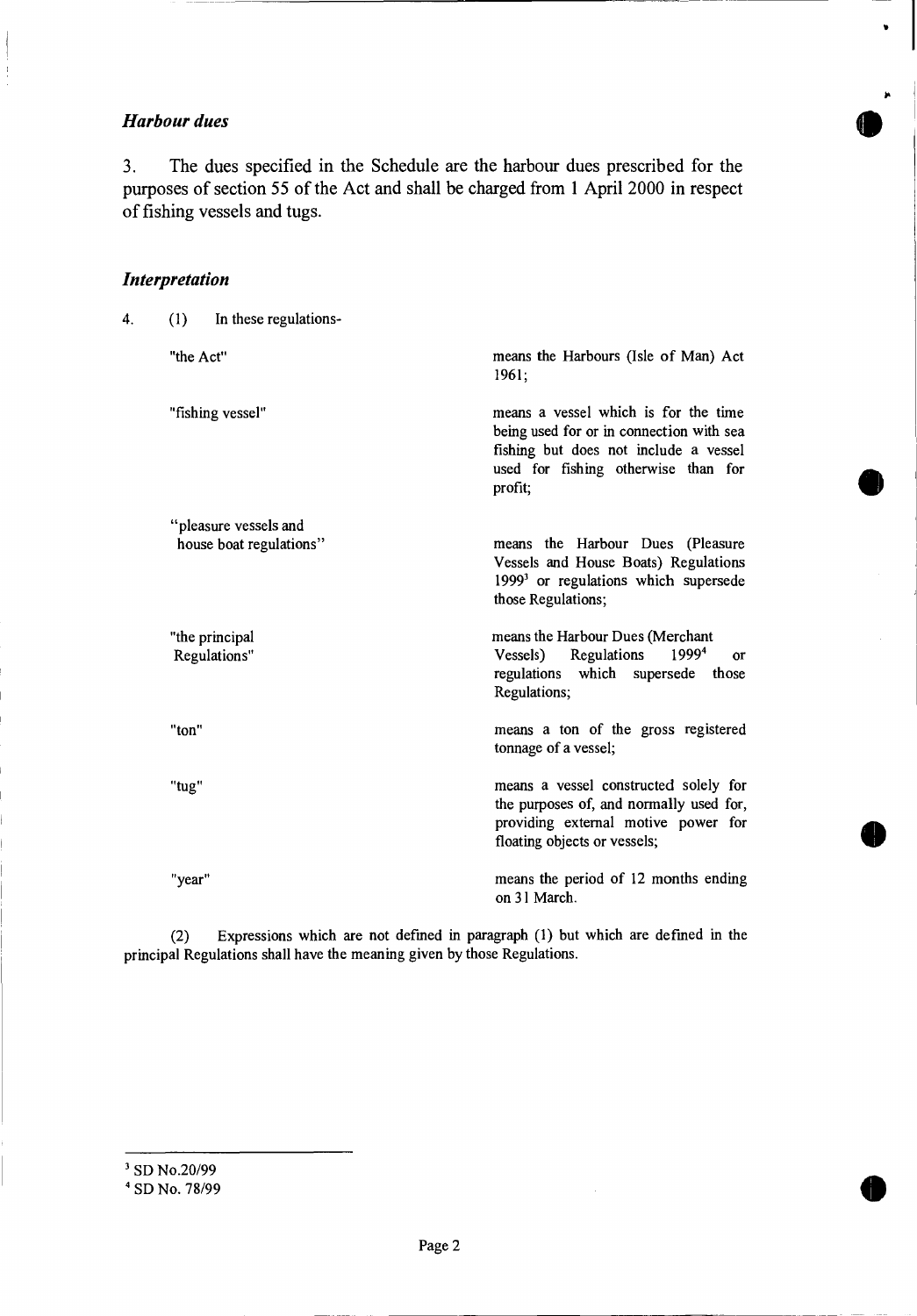Regulation 3

#### **SCHEDULE**

# **HARBOUR DUES FISHING VESSELS AND TUGS**

# PART I

# **VESSEL DUES**

#### **General.**

1. This Part applies to vessels entering or using a harbour (including remaining in, or being laid up or lying in, a harbour).

2. Without prejudice to section 62 of the Act, where a vessel is obliged to enter a harbour to -

(a) land a crew member or a passenger for urgent medical treatment; or

(b) obtain emergency services with respect to safety of life on board,

no dues shall be charged in accordance with this Part provided that the vessel leaves the harbour as soon as is practicable in the circumstances.

3. (1) Except where annual payment of dues has been made in accordance with Vessel Table 2, dues shall be charged in accordance with Vessel Table 1 in respect of fishing vessels or tugs entering or using a harbour.

(2) A person liable to pay dues in accordance with this Part may at any time during the year elect to pay dues for the remaining part of the year in accordance with Vessel Table 2.

#### **Fishing vessels and tugs:**

4. A payment of vessel dues in respect of a fishing vessel or a tug shall be treated as a payment in respect of all harbours if an annual payment is made in accordance with Vessel Table 2.

5. Vessel dues in respect of a fishing vessel or a tug entering or using a harbour shall be calculated and charged-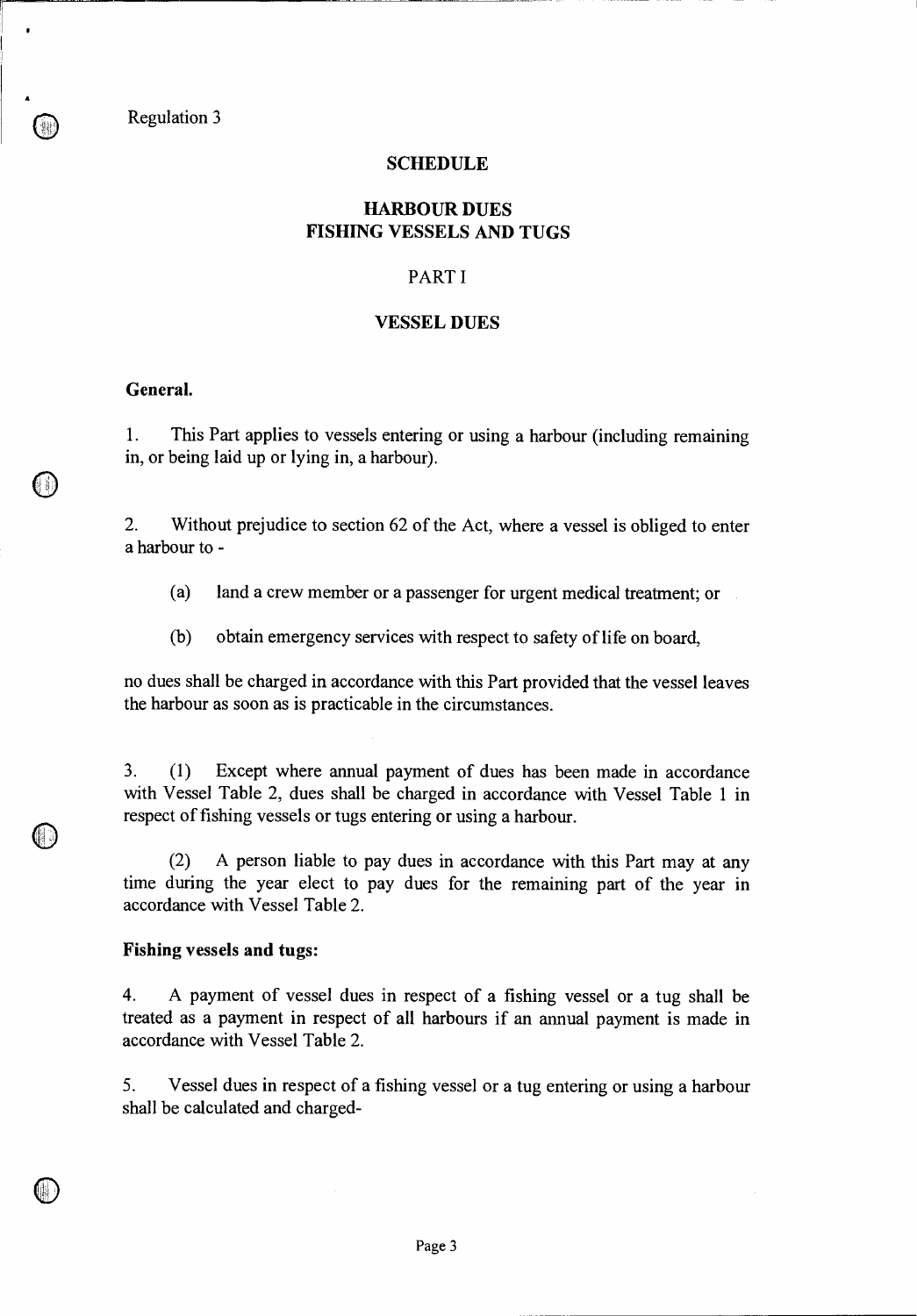- (a) in accordance with Vessel Table 1 by reference to the number of entries made by the vessel into harbour, the number of days during which the vessel remains in harbour, and the tonnage of the vessel; or
- (b) if a person having responsibility for the vessel elects to make a payment of vessel dues in respect of the year or the remaining part of the year, by reference to the tonnage of the vessel, in accordance with Vessel Table 2.

## **Fishing vessels:**

6. If a fishing vessel is also a pleasure ferry, vessel dues shall be charged in accordance with this Part and not in accordance with pleasure vessels and house boats regulations as they apply to pleasure ferries.

## **Tables:**

7. The following Table applies to fishing vessels and tugs, for each entry to harbour.

# **VESSEL TABLE 1 (Periodical payment)**

| For each entry to a harbour                                                                                                                         | 27.68        |
|-----------------------------------------------------------------------------------------------------------------------------------------------------|--------------|
| in addition, for each ton in excess of 125 tons                                                                                                     | and<br>0.22  |
| Laid up or lying in a harbour for each period of<br>3 days or any period less than 3 days, after the first<br>3 days following entry to the harbour | 27.68<br>and |
| in addition, for each such period,<br>per ton in excess of 125 tons                                                                                 | 0.22         |
|                                                                                                                                                     |              |

o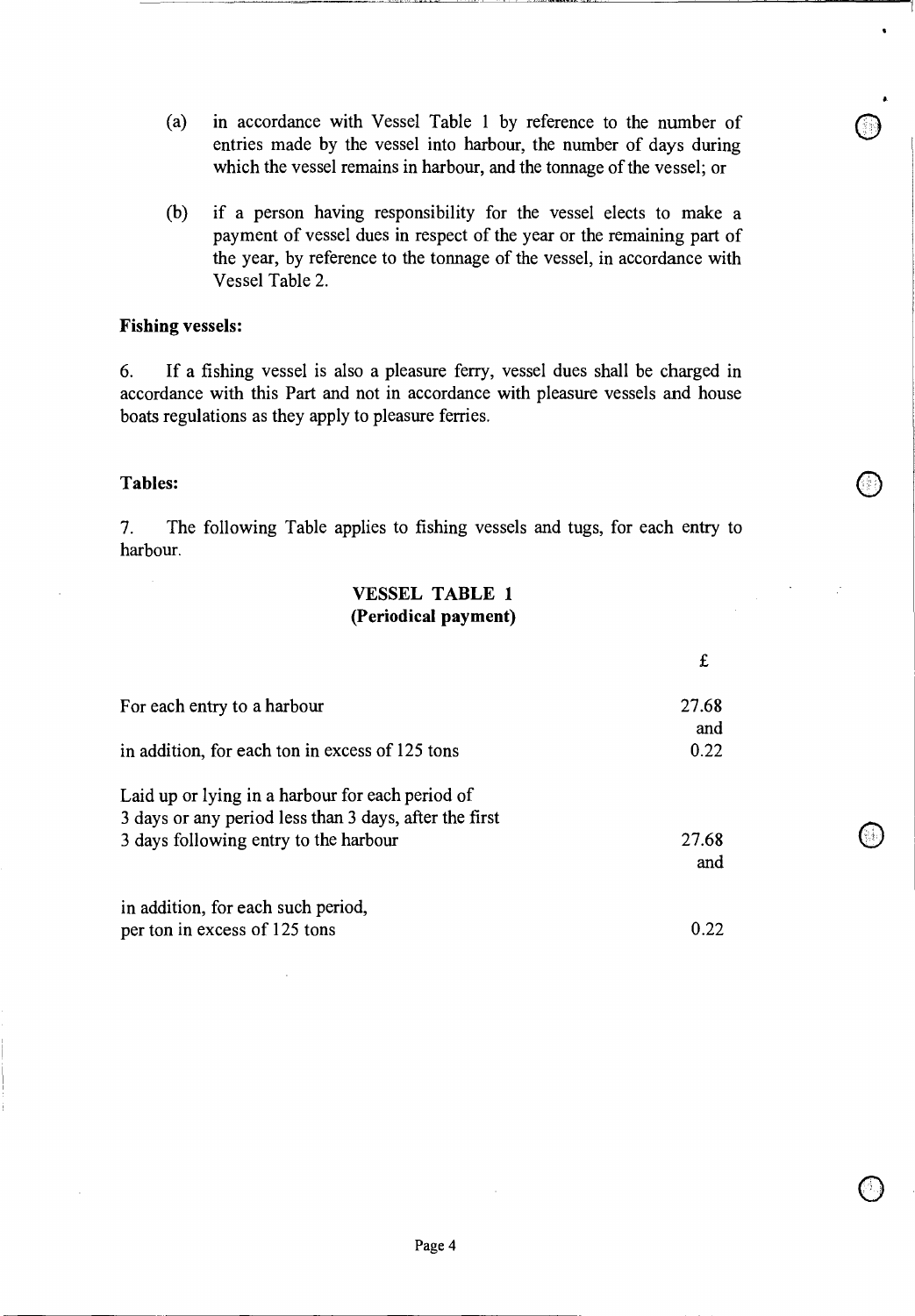8. The following Table applies to fishing vessels and tugs where an annual payment is made.

# **VESSEL TABLE 2 (Annual payment)**

£

| Vessels not exceeding 15 tons                                       | 55.93        |
|---------------------------------------------------------------------|--------------|
| Vessels exceeding 15 tons but not exceeding<br>40 tons              |              |
|                                                                     | 55.93<br>and |
| in addition, for every ton or part of a ton in<br>excess of 15 tons | 3.73         |
| Vessels exceeding 40 tons but not exceeding<br>65 tons              |              |
|                                                                     | 149.18       |
| Vessels exceeding 65 tons                                           | 242.41       |

#### PART **II**

#### **GOODS AND PASSENGER DUES**

9. This Part applies to-

**.** 

 $\circledcirc$ 

- (a) goods unloaded from or loaded onto a fishing vessel or tug; and
- (b) passengers embarking on or disembarking from a fishing vessel or tug.

10. (1) Subject to sub-paragraph (2), goods dues are payable in addition to vessel dues charged in accordance with Part I and shall be calculated and charged in accordance with the principal Regulations.

- (2) No goods dues shall be charged in respect of -
- (a) a pedal cycle or motor-assisted pedal cycle; or
- (b) fish landed from a fishing vessel.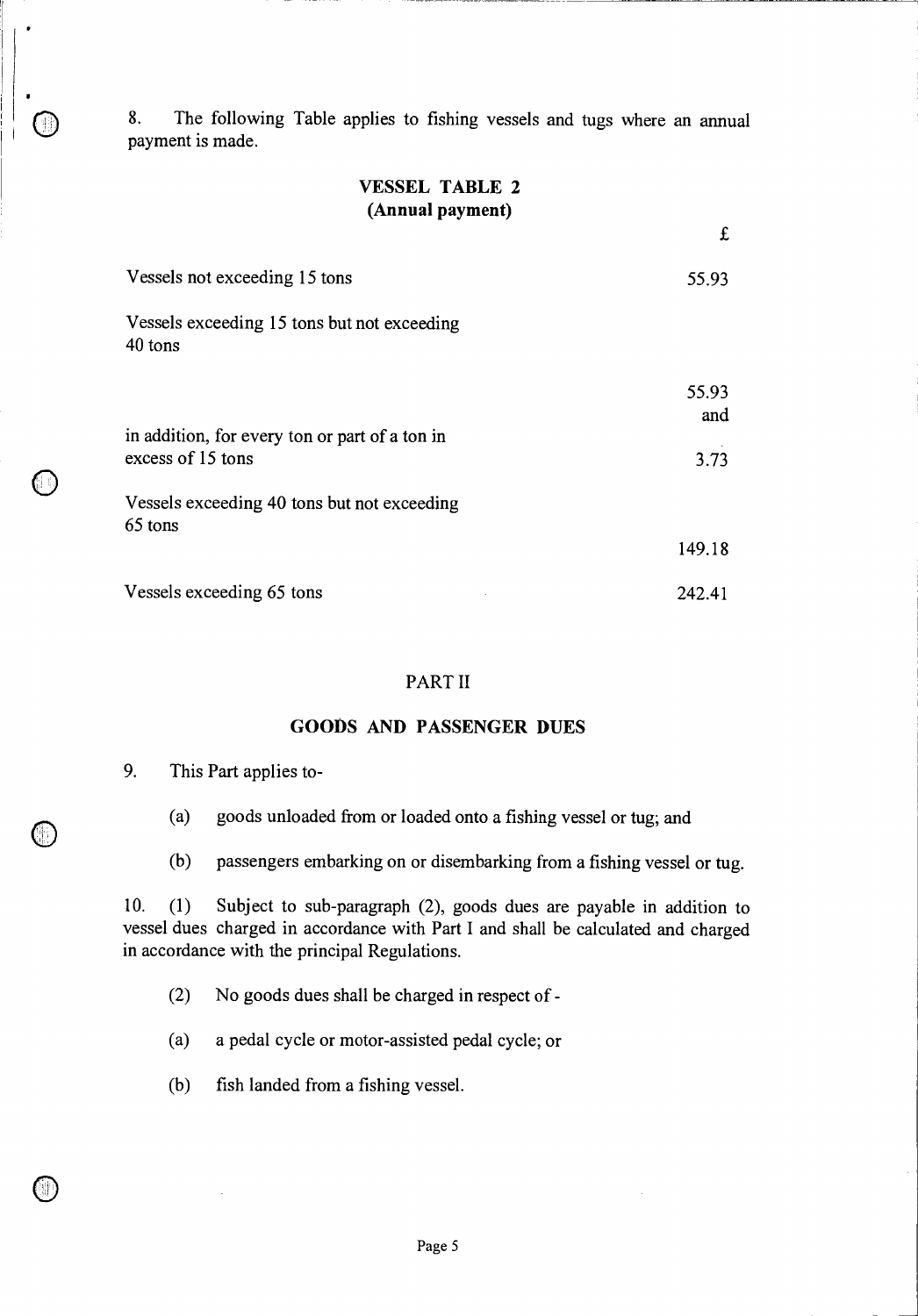11. (1) Subject to sub-paragraph (2), no passenger dues are payable in respect of any person embarking on or disembarking from a fishing vessel or tug.

(2) Sub-paragraph (1) has effect without prejudice to passenger dues being payable in accordance with the principal Regulations in respect of passengers who embark on, or disembark from, another vessel notwithstanding that the passengers are carried to or from that other vessel on a fishing vessel or tug.

 $\frac{194}{\sqrt{3000}}$ 

Minister for Transport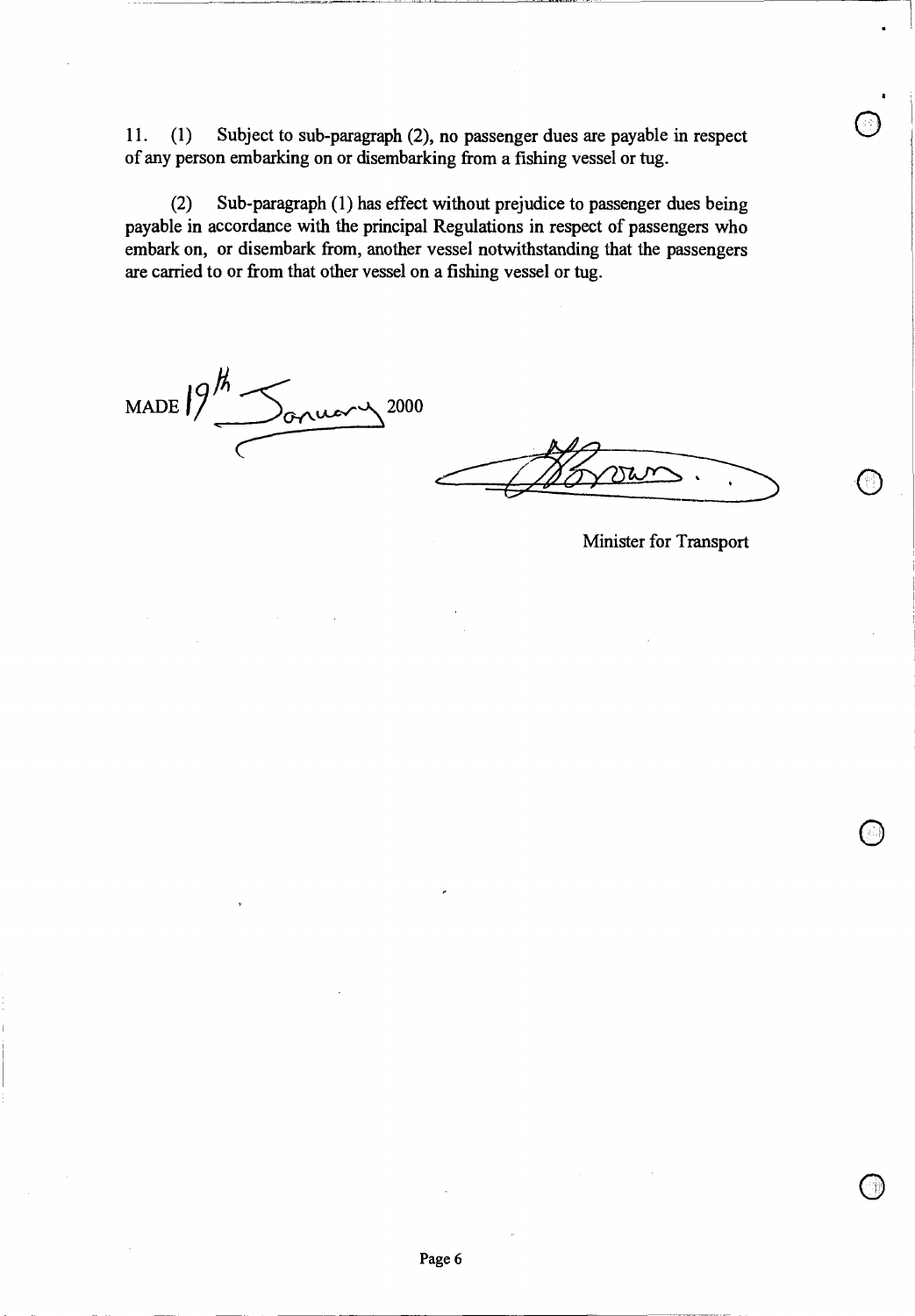# **EXPLANATORY NOTE**

(This note does not form part of the Regulations)

#### *Isle of Man Harbours*

Harbour Dues Regulations apply to the harbours vested in the Department of Transport:

# DOUGLAS; LAXEY; RAMSEY; PEEL; PORT ERIN; PORT ST. MARY; CASTLETOWN, & DERBYHAVEN.

#### *Liability to pay Harbour Dues*

0

Chapter II of the Harbours (Isle of Man) Act 1961 makes provision as to the liability of persons to pay harbour dues (which may be on a vessel entering and using a harbour, goods landed or loaded, and passengers embarked or disembarked). It is the master or owner of the vessel who is liable to pay those harbour dues.

### *Harbour Dues (Fishing Vessels and Tugs) Regulations 2000*

The Harbour Dues (Fishing Vessels and Tugs) Regulations 2000 provide for new rates of Harbour Dues to be applied with effect from 1 April 2000 in respect of fishing vessels and tugs, and replace dues in respect of such vessels which were applied by the Harbour Dues (Fishing Vessels and Tugs) Regulations 1999 (SD 19/99). Dues are calculated according to the length of stay of the vessel and the gross registered tonnage of the vessel. Dues may be paid for each entry to harbour or they may be paid on an annual basis for the year ending 31 March, if the owner elects.

If goods are landed from or loaded onto a fishing vessel or tug, goods dues are chargeable at the same rates as apply to other merchant vessels. However, goods dues on fish landed from a fishing vessel ceased to be charged from 1 April 1995. No passenger dues are payable in respect of passengers embarking on or disembarking from a fishing vessel or tug (but without prejudice to passenger dues being charged in respect of such passengers if the fishing vessel or tug is used to ferry the passengers to and from another vessel such as a cruise liner, in which case passenger dues would be charged in accordance with the principal Regulations). The principal Regulations are the Harbour Dues (Merchant Vessels) Regulations 1999, S.D. no.78/99 which came into operation on 1 April 1999.

Dues paid in respect of a fishing vessel or tug cover entry into a single harbour unless an annual payment is made, in which case the dues cover entry into, and use of, all harbours.